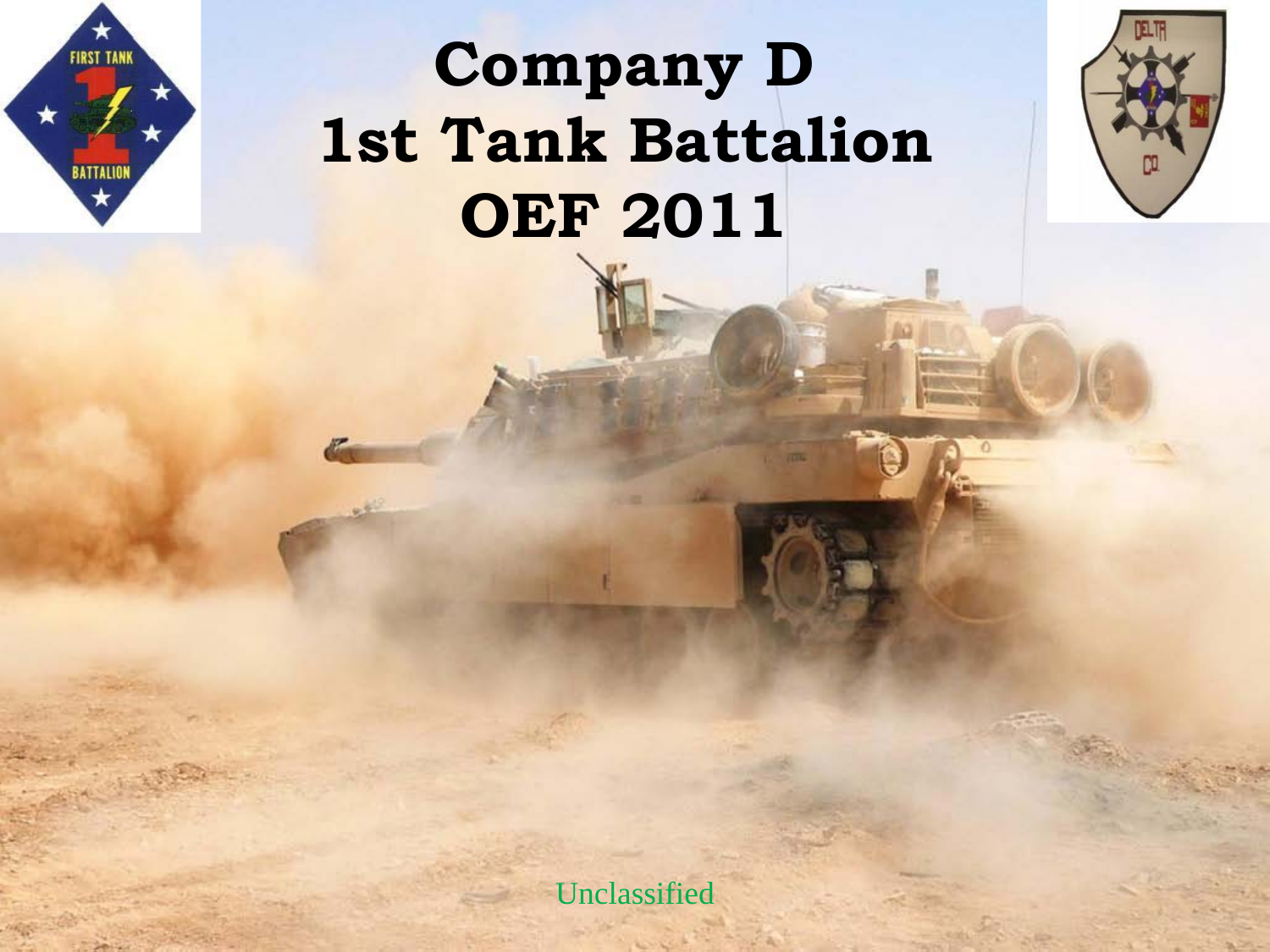

## **AGENDA**



- **Overview**
- AO Map
- Task Organization
- Modifications
- Command & Control
- **Operations**
- Logistics/Equipment
- Force Protection
- **Questions**

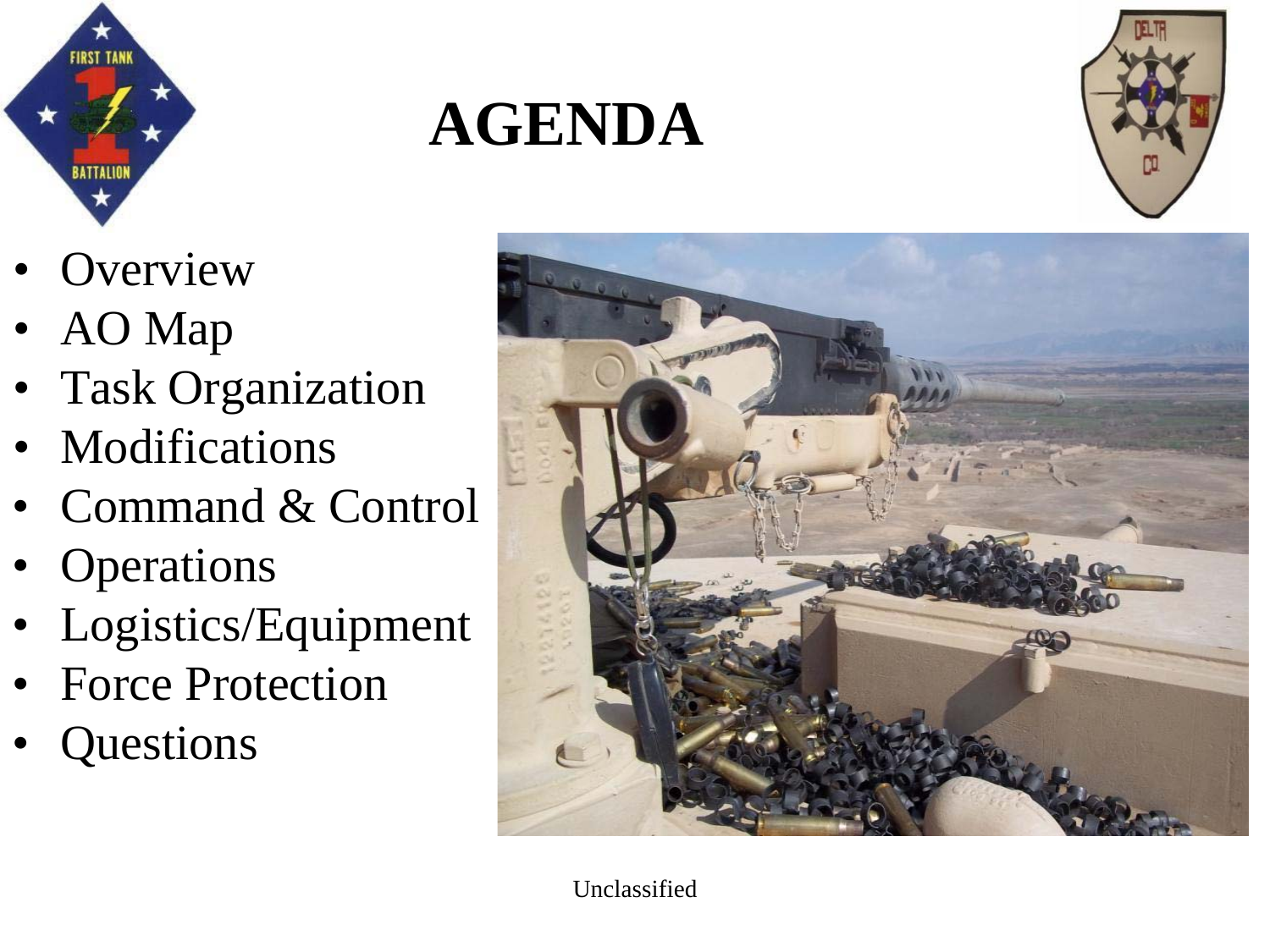

## **Area of Operations**



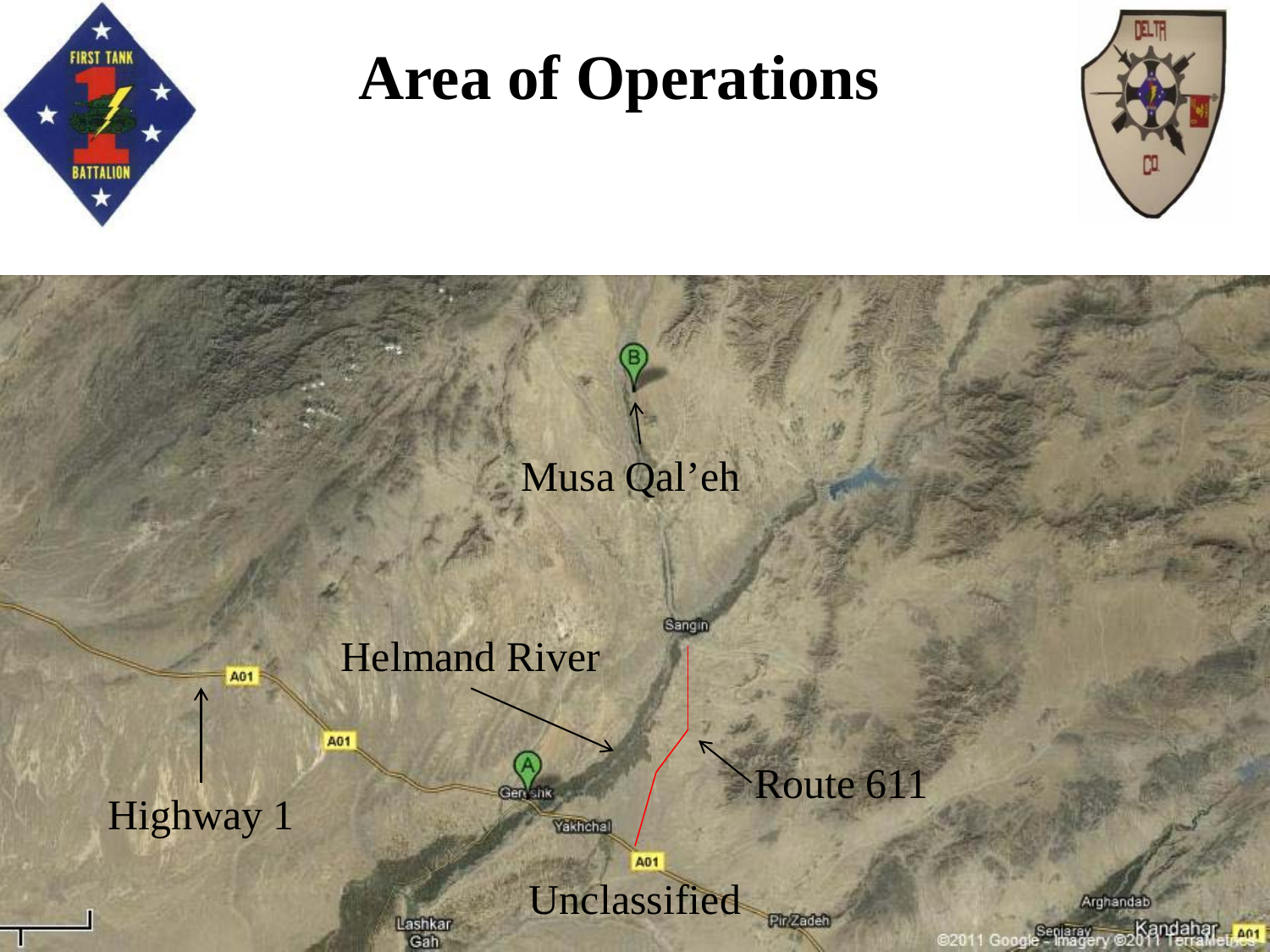

# **DELTA COMPANY TASK ORGANIZATION**



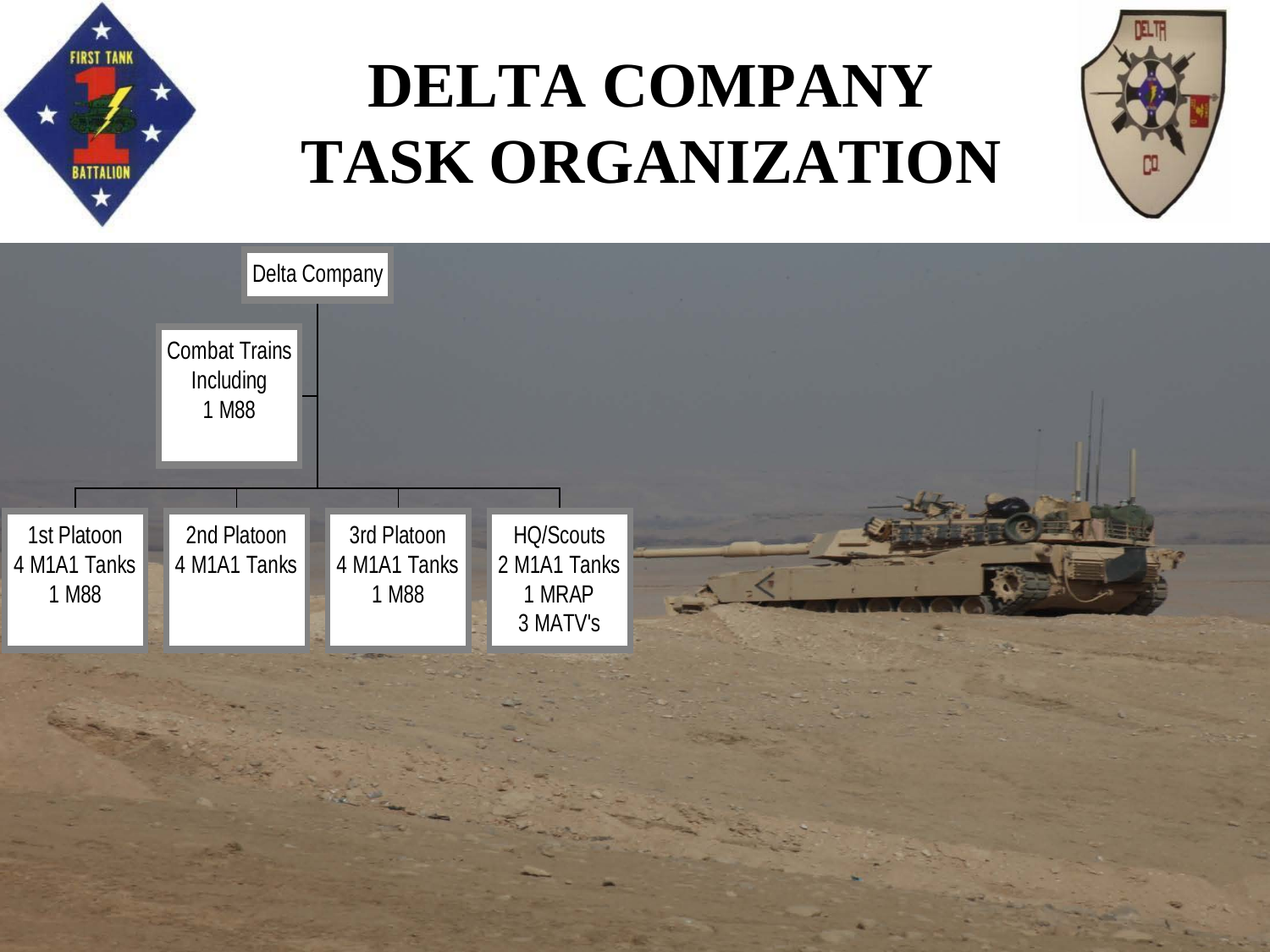

# **MODIFICATIONS**



- MP-HE Round
- Belly Armor Kit
- **Improved Drivers Seat**
- CVRJ
- BFT
- Crew Cooling Systems
- Coax brass bag
- Blade/Plow
- FO/FAC Kits

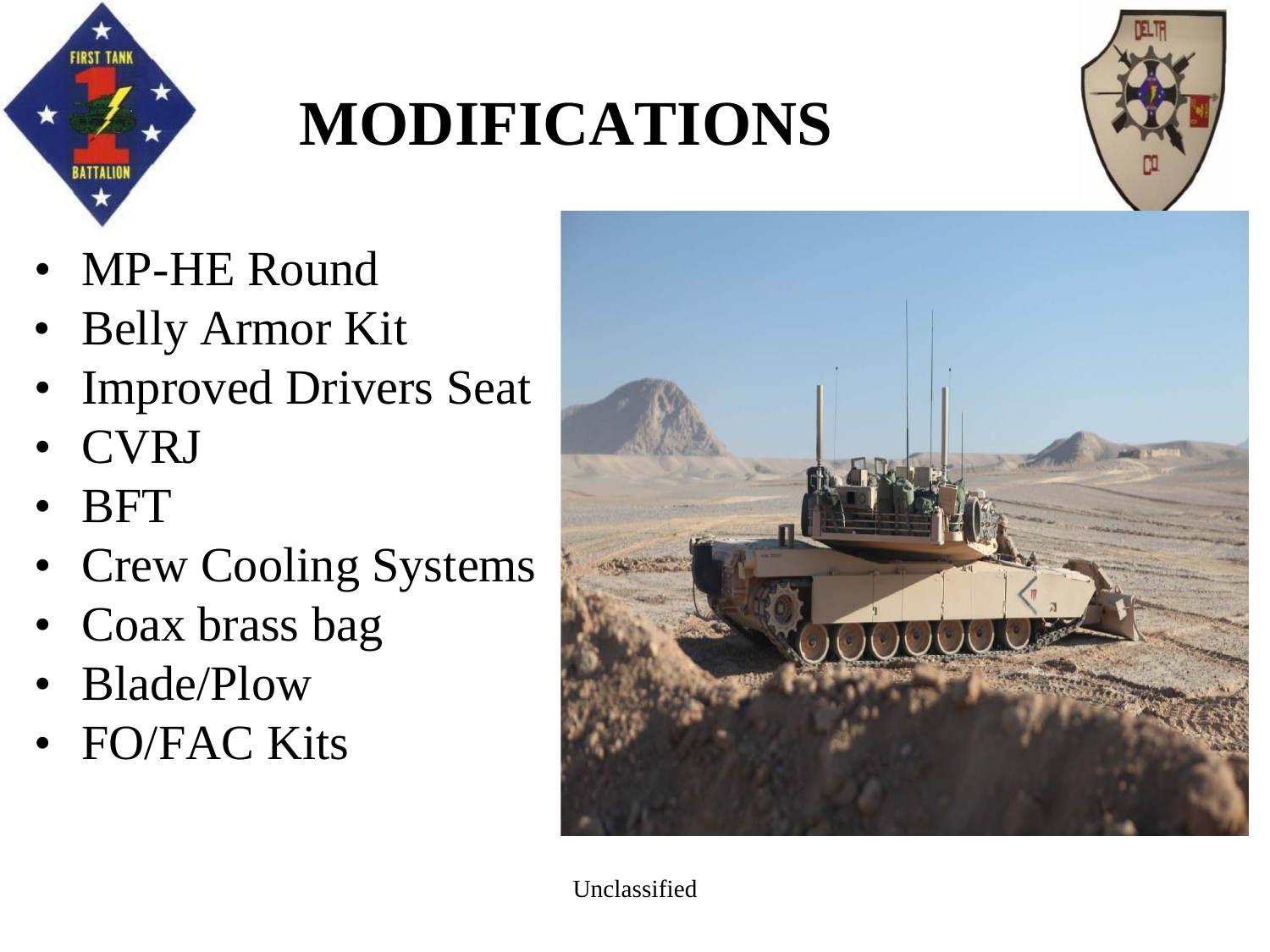

# **COMMAND & CONTROL**



- Delta Company attached to Regimental Combat Team 8.
- Delta Company (-) was in direct support (DS) of BLT 3/8 then V3/4.
- The company established a CLOC co-located with the infantry battalion to monitor MIRC, BFT, SIPR, NIPR, VOSIP and VOIP.
- FWD command was configured with BFT and HPW capabilities.

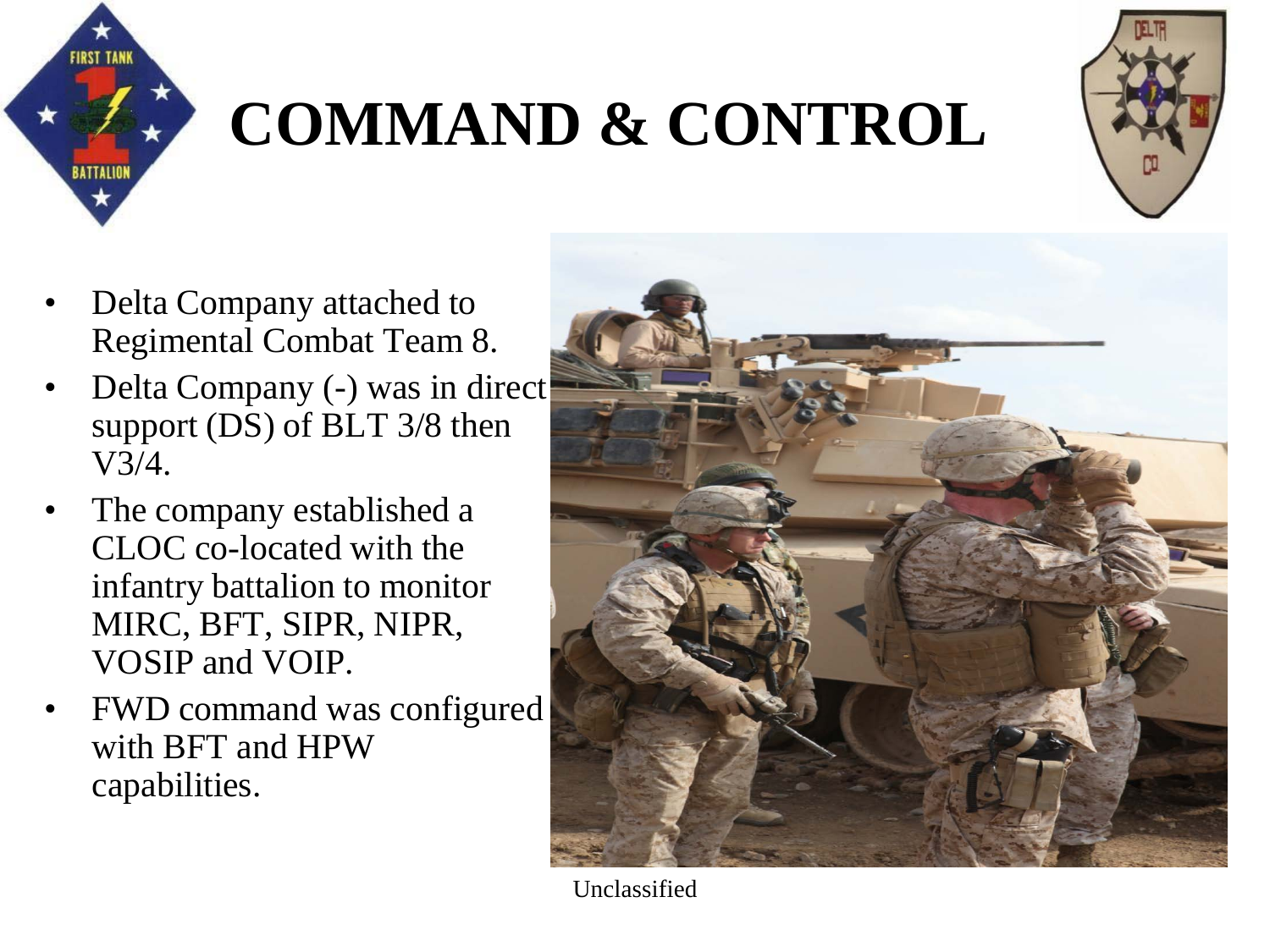

## OPERATIONS



- HQs/Scouts were employed at the Battalion Commander's discretion to conduct disruption and recon missions.
- The tank platoons conducted SBF, Attack by Fire, clearing, disrupting, interdicting, counter – IED, route security patrols, mechanical breaching, BP/Force Protection and limited route clearance.
- Most engagements occurred at 1000 to 3800 meters . Most engagements occurred when insurgents maneuvered on and engaged Marine dismounted patrols.

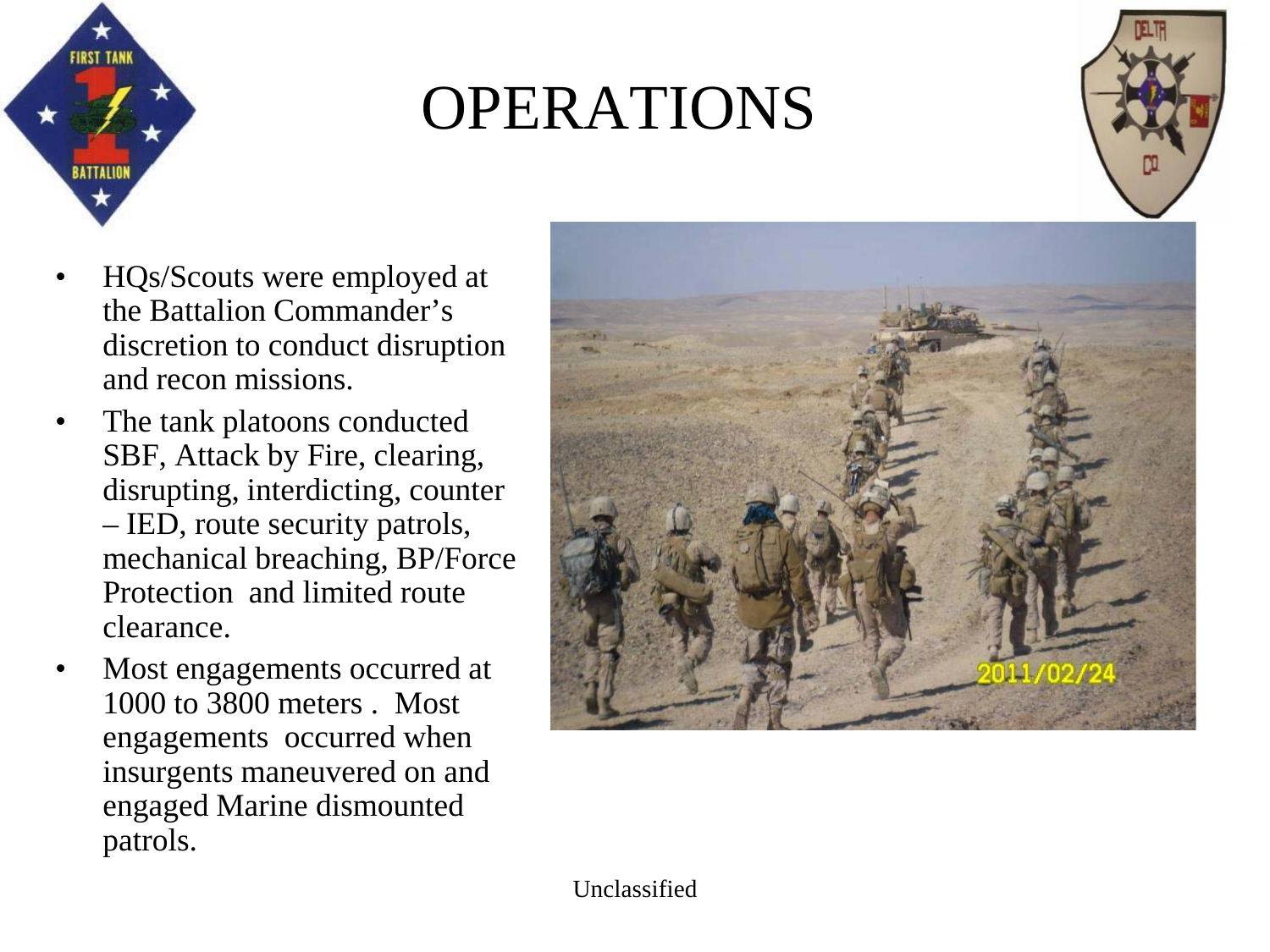

#### OPERATIONS



- Multiple attempts to engage tanks with mortars or 82mm recoilless rifles fired in indirect fire mode.
- Very few attempts to engage tanks with RPGs, machine gun or small arms fire.
- Adverse terrain did not affect the mobility or maneuverability of the tank.
- The tank was the only platform in country that was not restricted to established routes or flat and open terrain.
- Tanks operated successfully with belly armor in the heavily vegetated green zone that skirts both banks of the Helmand River.
- Tanks were successfully used on a consistent basis to recover MRAP's and MATV's that had become mired in weather compromised terrain.

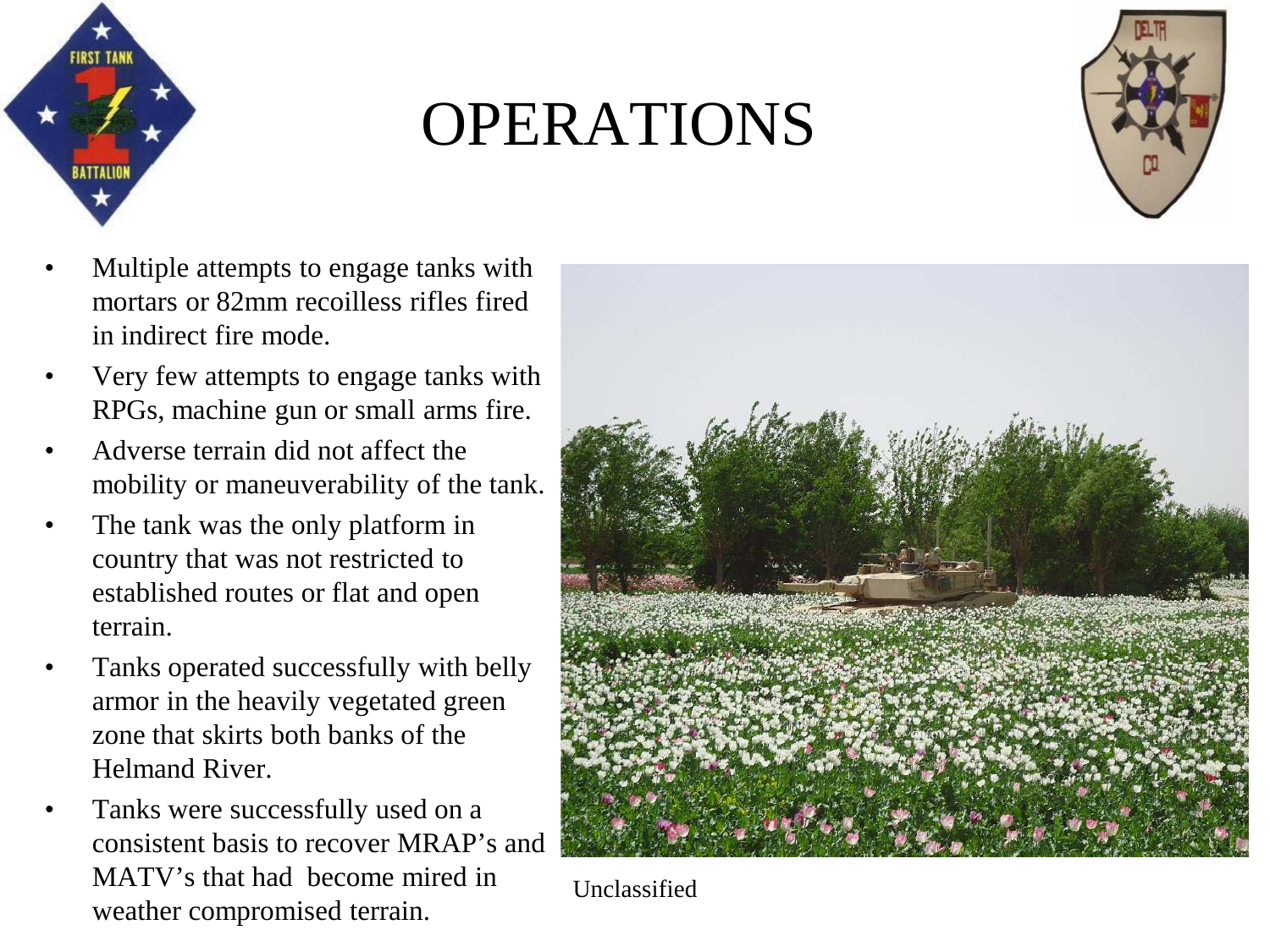

#### LOGISTICS/EQUIPMENT



- T/O and T/E met all requirements placed on the company throughout the deployment.
- Parts failure rates were similar to those experienced in CONUS.
- All logistical support was "pushed" by the tank company combat trains to the tanks in the battle space.
- Majority of maintenance was conducted while the tanks were still operating in the battle space.

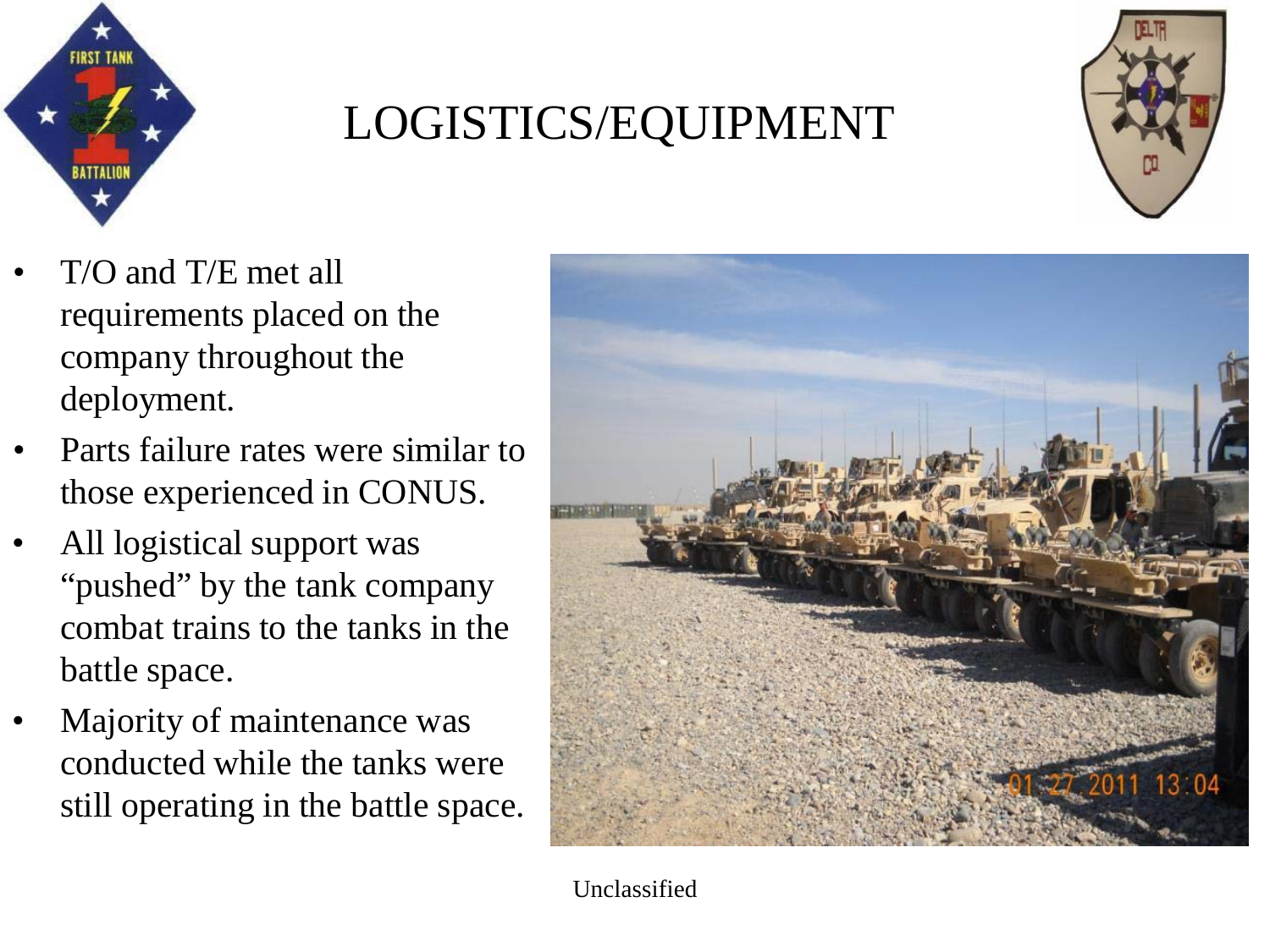

# FORCE PROTECTION



- Tanks were normally employed with some form of infantry support.
- The IED is still the largest threat to any mounted element in Afghanistan.
- The ambush and direct fire threat to a tanks is insignificant.